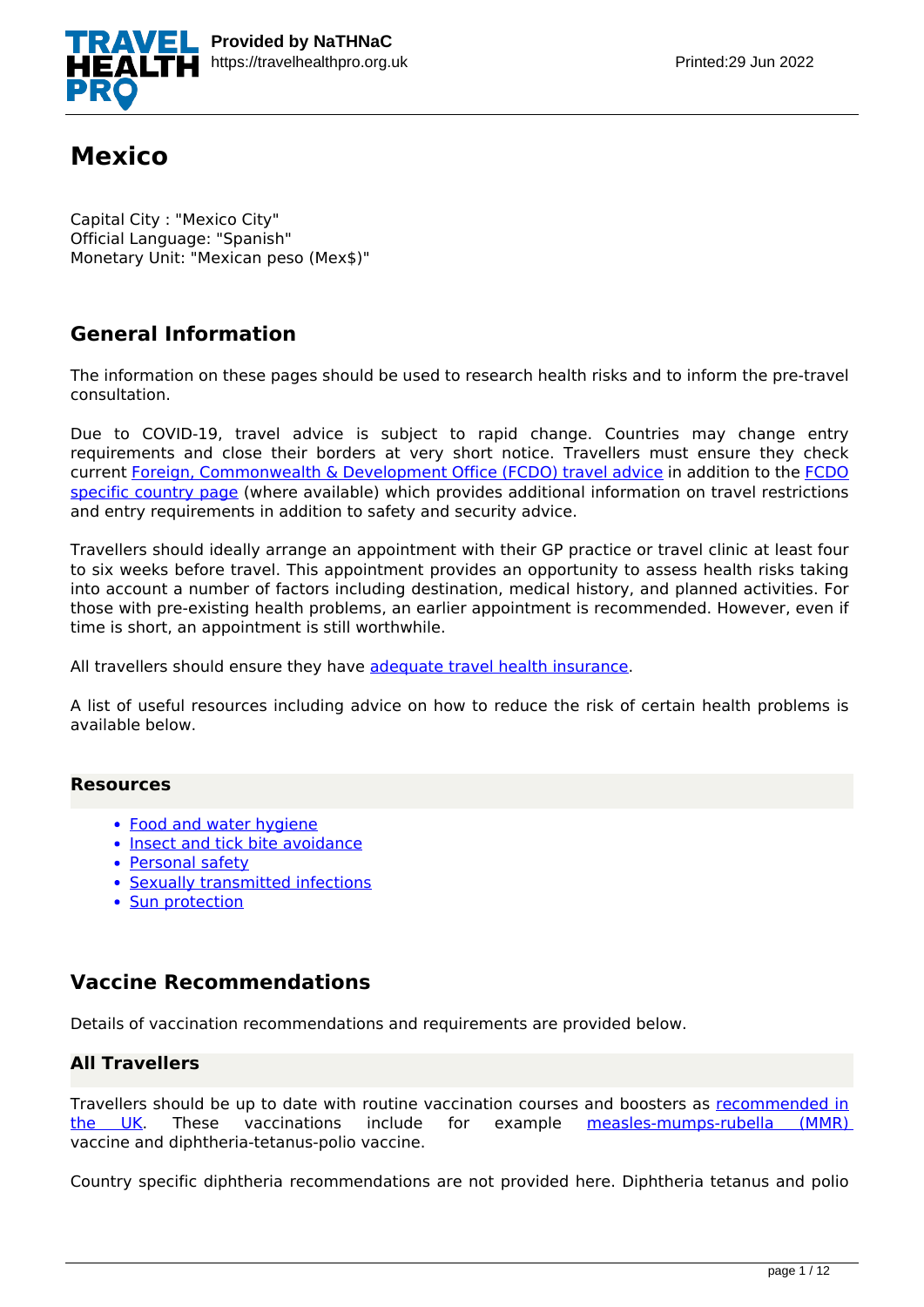

are combined in a single vaccine in the UK. Therefore, when a tetanus booster is recommended for travellers, diphtheria vaccine is also given. Should there be an outbreak of diphtheria in a country, diphtheria vaccination guidance will be provided.

Those who may be at increased risk of an infectious disease due to their work, lifestyle choice, or certain underlying health problems should be up to date with additional recommended vaccines. See the individual chapters of the 'Green Book' [Immunisation against infectious disease](https://www.gov.uk/government/collections/immunisation-against-infectious-disease-the-green-book) for further details.

## **Certificate Requirements**

There are no certificate requirements under International Health Regulations.

### **Most Travellers**

The vaccines in this section are recommended for most travellers visiting this country. Information on these vaccines can be found by clicking on the blue arrow. Vaccines are listed alphabetically.

## **Hepatitis A**

Hepatitis A is a viral infection transmitted through contaminated food and water or by direct contact with an infectious person. Symptoms are often mild or absent in young children, but the disease becomes more serious with advancing age. Recovery can vary from weeks to months. Following hepatitis A illness immunity is lifelong.

Those at increased risk include travellers visiting friends and relatives, long-stay travellers, and those visiting areas of poor sanitation.

#### **Prevention**

All travellers should take care with personal, food and water hygiene.

## **Hepatitis A vaccination**

As hepatitis A vaccine is well tolerated and affords long-lasting protection, it is recommended for all previously unvaccinated travellers.

#### [Hepatitis A in brief](https://travelhealthpro.org.uk/disease/70/hepatitis-a)

## **Tetanus**

Tetanus is caused by a toxin released from *Clostridium tetani* and occurs worldwide. Tetanus bacteria are present in soil and manure and may be introduced through open wounds such as a puncture wound, burn or scratch.

#### **Prevention**

Travellers should thoroughly clean all wounds and seek appropriate medical attention.

## **Tetanus vaccination**

Travellers should have completed a primary vaccination course according to the UK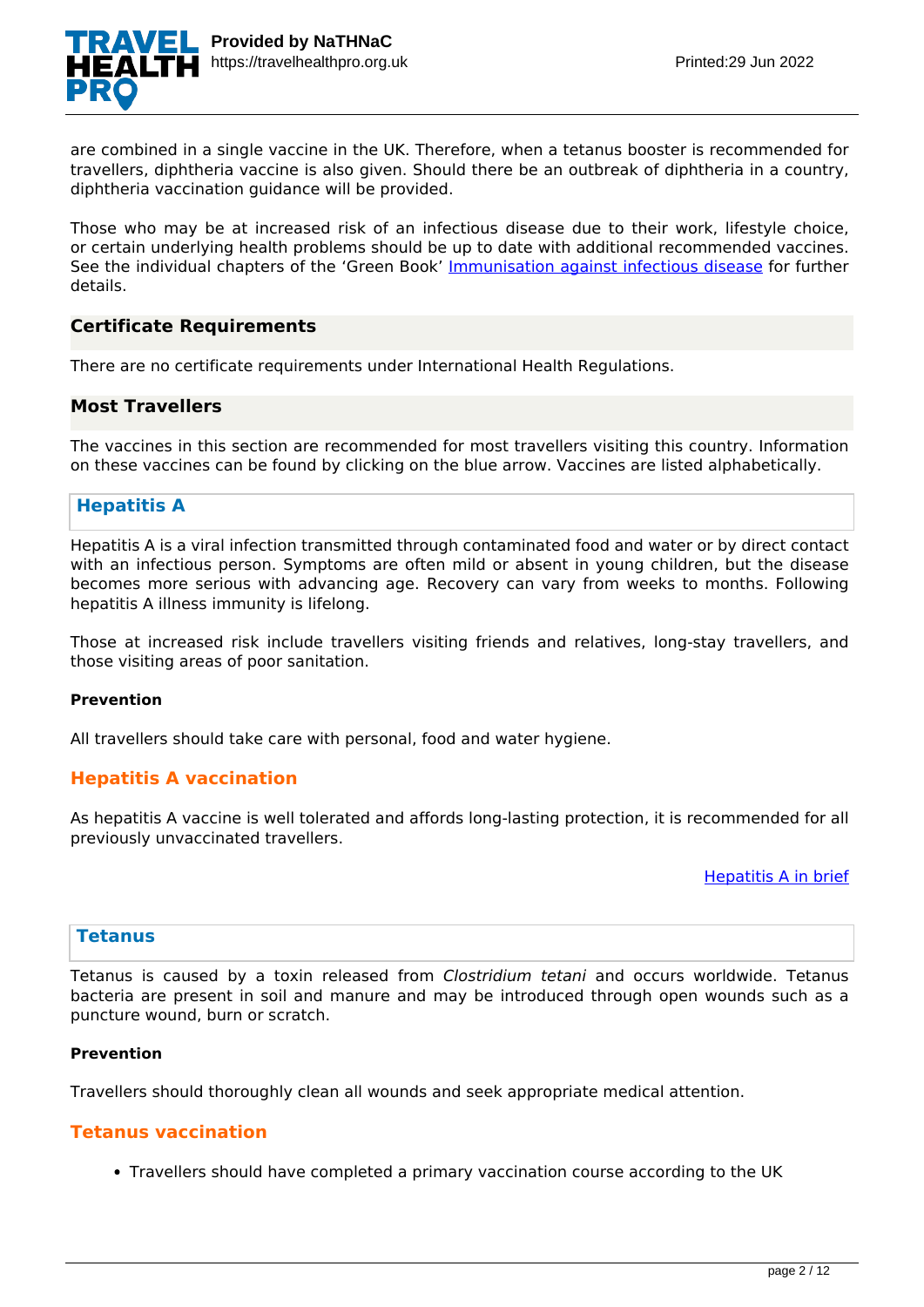

schedule.

If travelling to a country where medical facilities may be limited, a booster dose of a tetanuscontaining vaccine is recommended if the last dose was more than ten years ago even if five doses of vaccine have been given previously.

Country specific information on medical facilities may be found in the 'health' section of the [FCDO](https://www.gov.uk/foreign-travel-advice/mexico) [foreign travel advice](https://www.gov.uk/foreign-travel-advice/mexico) website.

[Tetanus in brief](https://travelhealthpro.org.uk/disease/168/tetanus)

## **Typhoid**

Typhoid is a bacterial infection transmitted through contaminated food and water. Previous typhoid illness may only partially protect against re-infection.

Vaccination is recommended for most travellers, particularly travellers visiting friends and relatives, those in contact with an infected person, young children, frequent or long-stay travellers visiting areas where sanitation and food hygiene are likely to be poor, and laboratory personnel who may handle the bacteria for their work.

### **Prevention**

All travellers should take care with personal, food and water hygiene.

## **Typhoid vaccination**

Oral and injectable typhoid vaccinations are available.

[Typhoid in brief](https://travelhealthpro.org.uk/disease/184/typhoid-fever)

## **Some Travellers**

The vaccines in this section are recommended for some travellers visiting this country. Information on when these vaccines should be considered can be found by clicking on the arrow. Vaccines are listed alphabetically.

#### **Rabies**

Rabies is a viral infection which is usually transmitted following contact with the saliva of an infected animal most often via a bite, scratch or lick to an open wound or mucous membrane (such as on the eye, nose or mouth). Although many different animals can transmit the virus, most cases follow a bite or scratch from an infected dog. In some parts of the world, bats are an important source of infection.

Rabies symptoms can take some time to develop, but when they do, the condition is almost always fatal.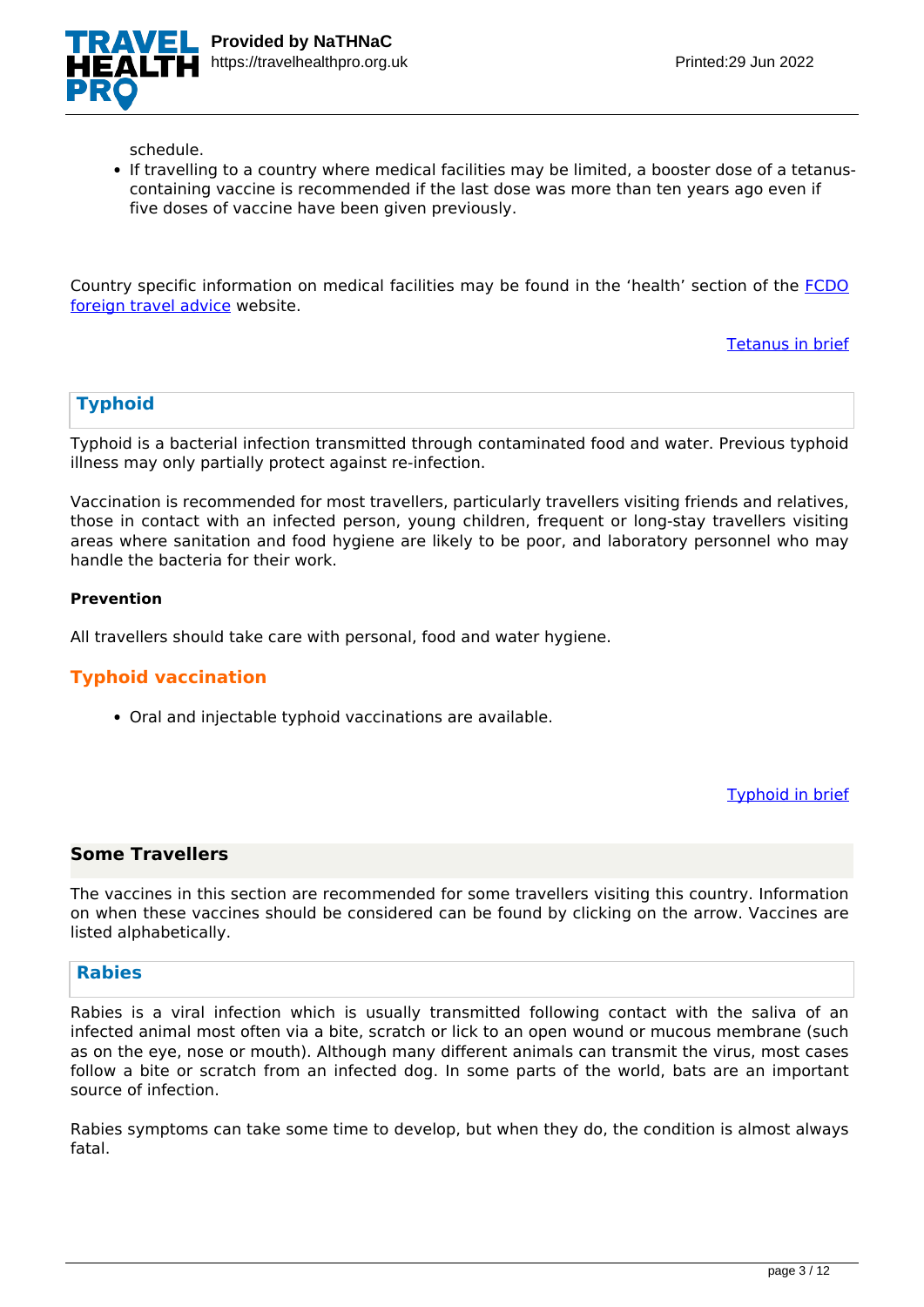

The risk of exposure is increased by certain activities and length of stay (see below). Children are at increased risk as they are less likely to avoid contact with animals and to report a bite, scratch or lick.

#### **Rabies in Mexico**

Rabies is considered a risk and has been reported in domestic animals in this country. Bats may also carry rabies-like viruses.

#### **Prevention**

- Travellers should avoid contact with all animals. Rabies is preventable with prompt postexposure treatment.
- Following a possible exposure, wounds should be thoroughly cleansed and an urgent local medical assessment sought, even if the wound appears trivial.
- Post-exposure treatment and advice should be in accordance with national quidelines.

## **Rabies vaccination**

A full course of pre-exposure vaccines simplifies and shortens the course of post-exposure treatment and removes the need for rabies immunoglobulin which is in short supply world-wide.

Pre-exposure vaccinations are recommended for travellers whose activities put them at increased risk including:

- those at risk due to their work (e.g. laboratory staff working with the virus, those working with animals or health workers who may be caring for infected patients).
- those travelling to areas where access to post-exposure treatment and medical care is limited.
- those planning higher risk activities such as running or cycling.
- long-stay travellers (more than one month).

#### [Rabies in brief](https://travelhealthpro.org.uk/disease/148/rabies)

## **Malaria**

Malaria is a serious illness caused by infection of red blood cells with a parasite called Plasmodium. The disease is transmitted by mosquitoes which predominantly feed between dusk and dawn.

Symptoms usually begin with a fever (high temperature) of 38°C (100°F) or more. Other symptoms may include feeling cold and shivery, headache, nausea, vomiting and aching muscles. Symptoms may appear between eight days and one year after the infected mosquito bite.

Prompt diagnosis and treatment is required as people with malaria can deteriorate quickly. Those at higher risk of malaria, or of severe complications from malaria, include pregnant women, infants and young children, the elderly, travellers who do not have a functioning spleen and those visiting friends and relatives.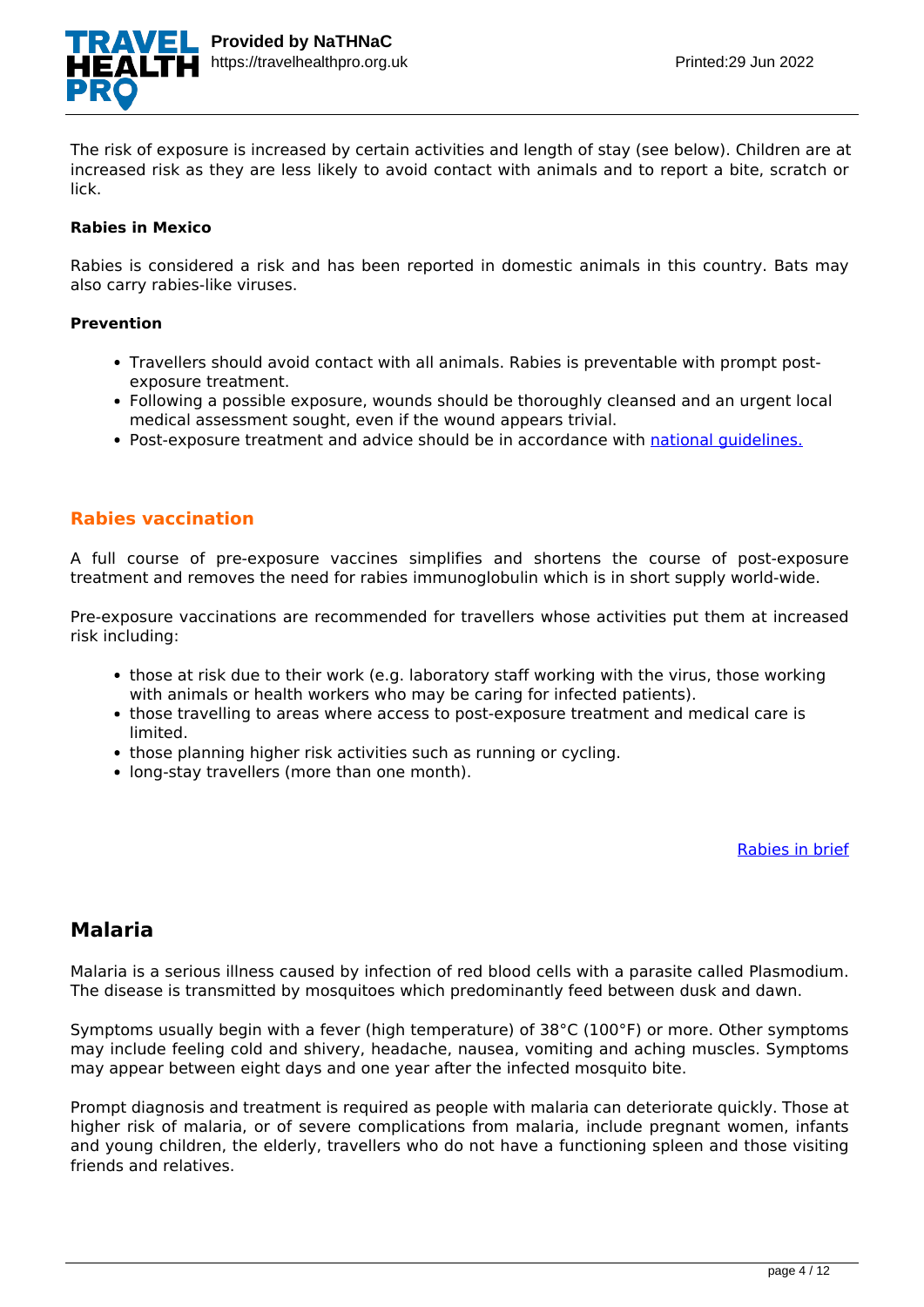

## **Prevention**

Travellers should follow an ABCD guide to preventing malaria:

**A**wareness of the risk – Risk depends on the specific location, season of travel, length of stay, activities and type of accommodation.

**B**ite prevention – Travellers should take mosquito bite avoidance measures.

**C**hemoprophylaxis – Travellers should take antimalarials (malaria prevention tablets) if appropriate for the area (see below). No antimalarials are 100% effective but taking them in combination with mosquito bite avoidance measures will give substantial protection against malaria.

**D**iagnosis – Travellers who develop a fever of 38°C [100°F] or higher more than one week after being in a malaria risk area, or who develop any symptoms suggestive of malaria within a year of return should seek immediate medical care. Emergency standby treatment may be considered for those going to remote areas with limited access to medical attention.

## **Risk Areas**

There is a very low risk of malaria in Mexico: **awareness of risk** and **bite avoidance** recommended.

## **Resources**

- [Malaria in brief](https://travelhealthpro.org.uk/disease/113/malaria)
- [Malaria factsheet](https://travelhealthpro.org.uk/factsheet/52/malaria)
- [Insect and tick bite avoidance](https://travelhealthpro.org.uk/factsheet/38/insect-and-tick-bite-avoidance)
- [Children's antimalarial dose table](https://travelhealthpro.org.uk/admin/web/uploads/Childrens-antimalarial-dosage-tables.pdf)
- [Guidelines for malaria prevention in travellers from the United Kingdom](https://www.gov.uk/government/publications/malaria-prevention-guidelines-for-travellers-from-the-uk)

## **Other Risks**

There are some risks that are relevant to all travellers regardless of destination. These may for example include road traffic and other accidents, diseases transmitted by insects or ticks, diseases transmitted by contaminated food and water, sexually transmitted infections, or health issues related to the heat or cold.

Some additional risks (which may be present in all or part of this country) are mentioned below and are presented alphabetically. Select risk to expand information.

## **Altitude**

There is a risk of altitude illness when travelling to destinations of 2,500 metres (8,200 feet) or higher. Important risk factors are the altitude gained, rate of ascent and sleeping altitude. Rapid ascent without a period of acclimatisation puts a traveller at increased risk.

There are three syndromes; acute mountain sickness (AMS), high-altitude cerebral oedema (HACE) and high-altitude pulmonary oedema (HAPE). HACE and HAPE require immediate descent and medical treatment.

## **Altitude illness in Mexico**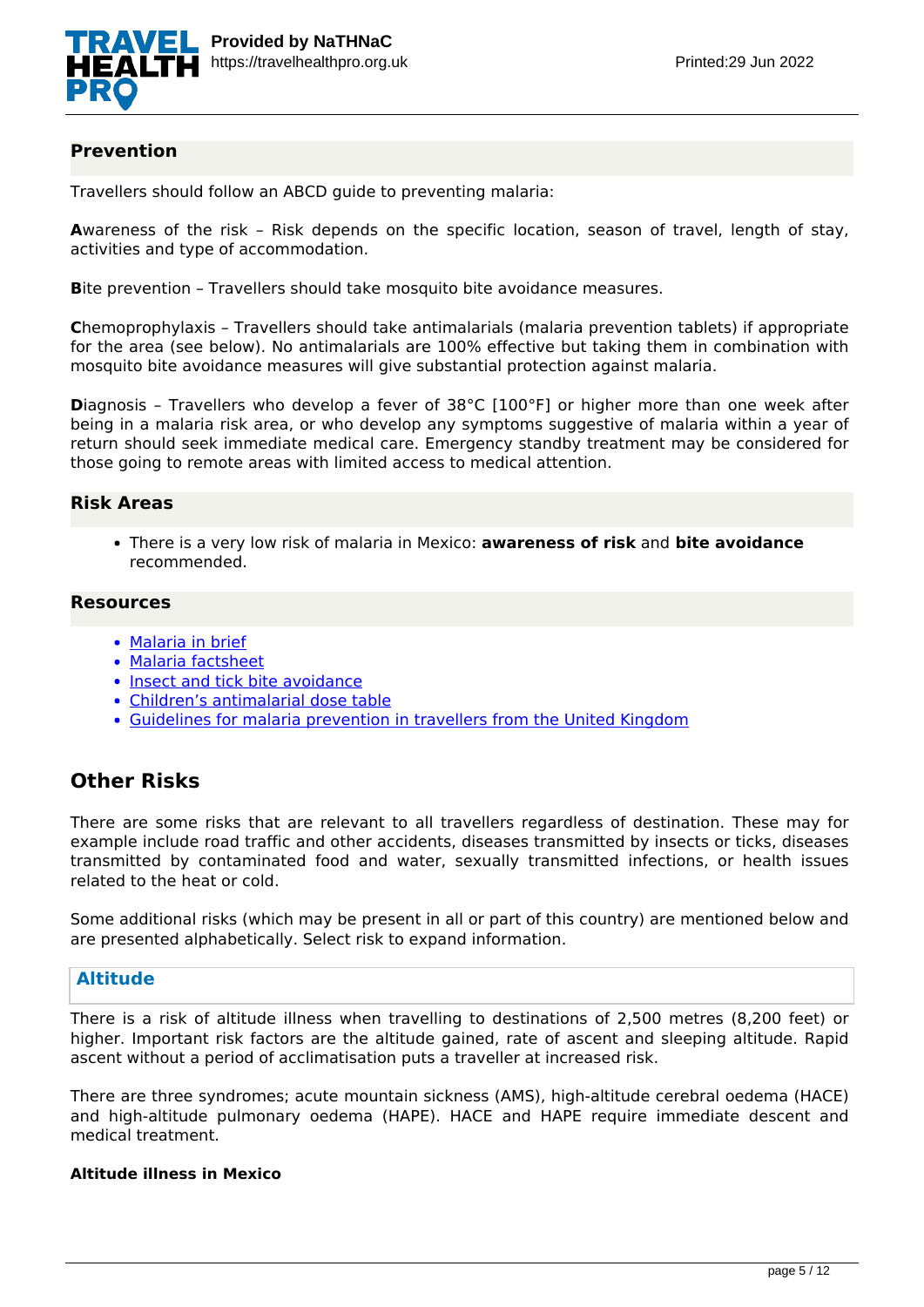

There is a point of elevation in this country higher than 2,500 metres. Some example places of interest: Popocatepetl 5,452m and Mexico city 2,350m.

#### **Prevention**

- Travellers should spend a few days at an altitude below 3,000m.
- Where possible travellers should avoid travel from altitudes less than 1,200m to altitudes greater than 3,500m in a single day.
- Ascent above 3,000m should be gradual. Travellers should avoid increasing sleeping elevation by more than 500m per day and ensure a rest day (at the same altitude) every three or four days.
- Acetazolamide can be used to assist with acclimatisation, but should not replace gradual ascent.
- Travellers who develop symptoms of AMS (headache, fatigue, loss of appetite, nausea and sleep disturbance) should avoid further ascent. In the absence of improvement or with progression of symptoms the first response should be to descend.
- Development of HACE or HAPE symptoms requires immediate descent and emergency medical treatment.

#### [Altitude illness in brief](https://travelhealthpro.org.uk/disease/12/altitude-illness)

### **Biting insects or ticks**

Insect or tick bites can cause irritation and infections of the skin at the site of a bite. They can also spread certain diseases.

#### **Diseases in Central America**

There is a risk of insect or tick-borne diseases in some areas of Central America. This includes diseases such as [American Trypanosomiasis \(Chagas disease\)](https://travelhealthpro.org.uk/disease/214/trypanosomiasis), [chikungunya,](https://travelhealthpro.org.uk/factsheet/27/chikungunya) and [leishmaniasis](https://travelhealthpro.org.uk/disease/103/leishmaniasis) and [West Nile virus](https://travelhealthpro.org.uk/factsheet/47/west-nile-virus).

#### **Prevention**

- All travellers should avoid insect and tick bites day and night.
- There are no vaccinations (or medications) to prevent these diseases.

Further information about specific insect or tick-borne diseases for this country can be found, if appropriate on this page, in other sections of the country information pages and the [insect and tick](https://travelhealthpro.org.uk/factsheet/38/insect-and-tick-bite-avoidance) [bite avoidance factsheet](https://travelhealthpro.org.uk/factsheet/38/insect-and-tick-bite-avoidance).

## **Dengue**

Dengue is a viral infection transmitted by mosquitoes which predominantly feed between dawn and dusk. It causes a flu-like illness, which can occasionally develop into a more serious life-threatening form of the disease. Severe dengue is rare in travellers.

The mosquitoes that transmit dengue are most abundant in towns, cities and surrounding areas. All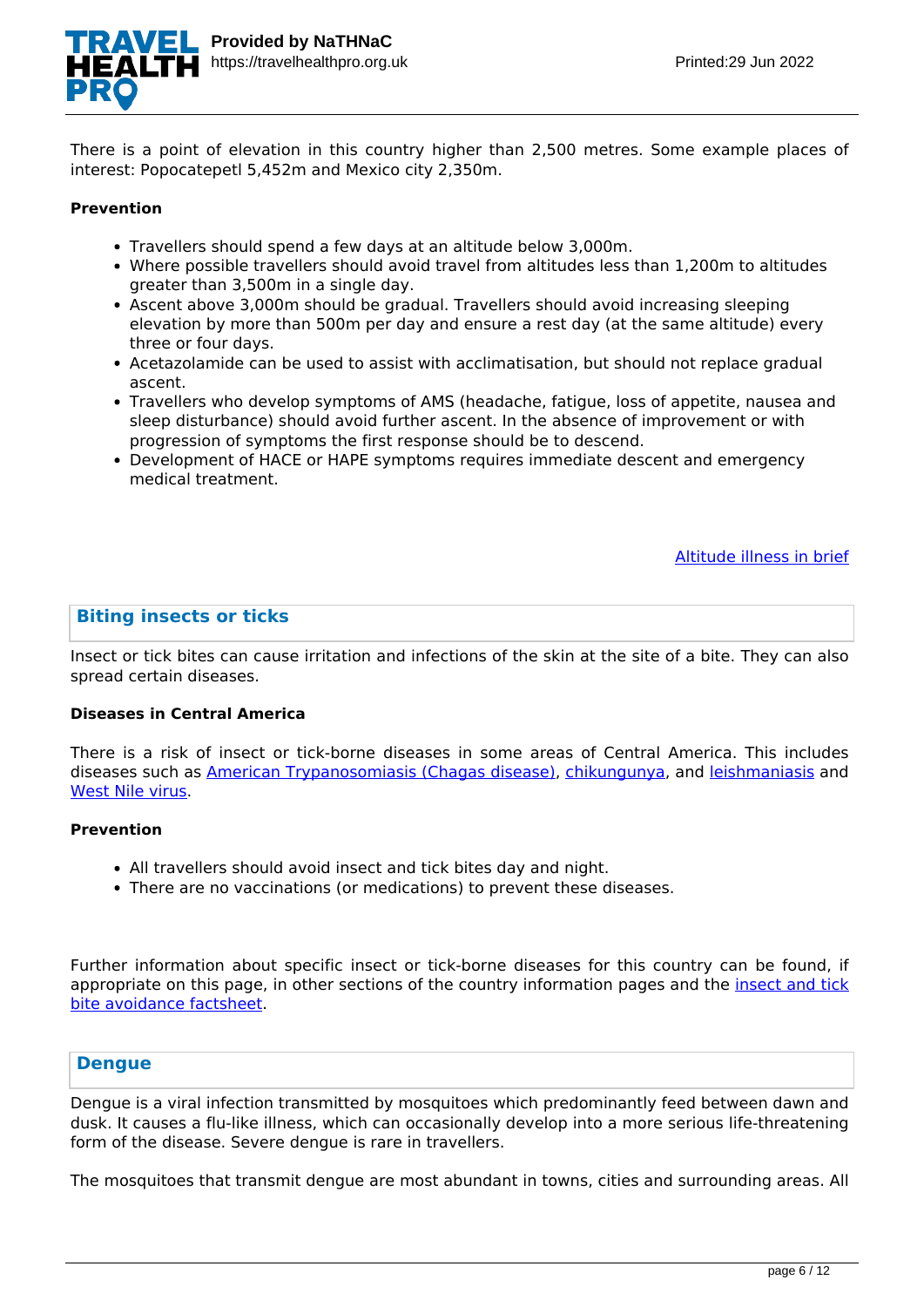

travellers to dengue areas are at risk.

#### **Dengue in Mexico**

There is a risk of dengue in this country.

#### **Prevention**

- All travellers should avoid mosquito bites particularly between dawn and dusk.
- There is currently no medication or vaccination available for travellers to prevent dengue.

[Dengue in brief](https://travelhealthpro.org.uk/disease/42/dengue)

## **Influenza**

Seasonal influenza is a viral infection of the respiratory tract and spreads easily from person to person via respiratory droplets when coughing and sneezing. Symptoms appear rapidly and include fever, muscle aches, headache, malaise (feeling unwell), cough, sore throat and a runny nose. In healthy individuals, symptoms improve without treatment within two to seven days. Severe illness is more common in those aged 65 years or over, those under 2 years of age, or those who have underlying medical conditions that increase their risk for complications of influenza.

#### **Seasonal influenza in Mexico**

Seasonal influenza occurs throughout the world. In the northern hemisphere (including the UK), most influenza occurs from as early as October through to March. In the southern hemisphere, influenza mostly occurs between April and September. In the tropics, influenza can occur throughout the year.

#### **Prevention**

All travellers should:

- Avoid close contact with symptomatic individuals
- Avoid crowded conditions where possible
- Wash their hands frequently
- Practise 'cough hygiene': sneezing or coughing into a tissue and promptly discarding it safely, and washing their hands
- Avoid travel if unwell with influenza-like symptoms
- $\bullet$  A vaccine is available in certain circumstances (see below)\*

**\*In the UK, seasonal influenza vaccine is offered routinely each year to those at higher risk of developing of severe disease following influenza infection, and certain additional groups such as healthcare workers and children as part of the UK national schedule (see** [information](https://www.gov.uk/government/publications/influenza-the-green-book-chapter-19) [on vaccination](https://www.gov.uk/government/publications/influenza-the-green-book-chapter-19)**). For those who do not fall into these groups, vaccination may be available privately.**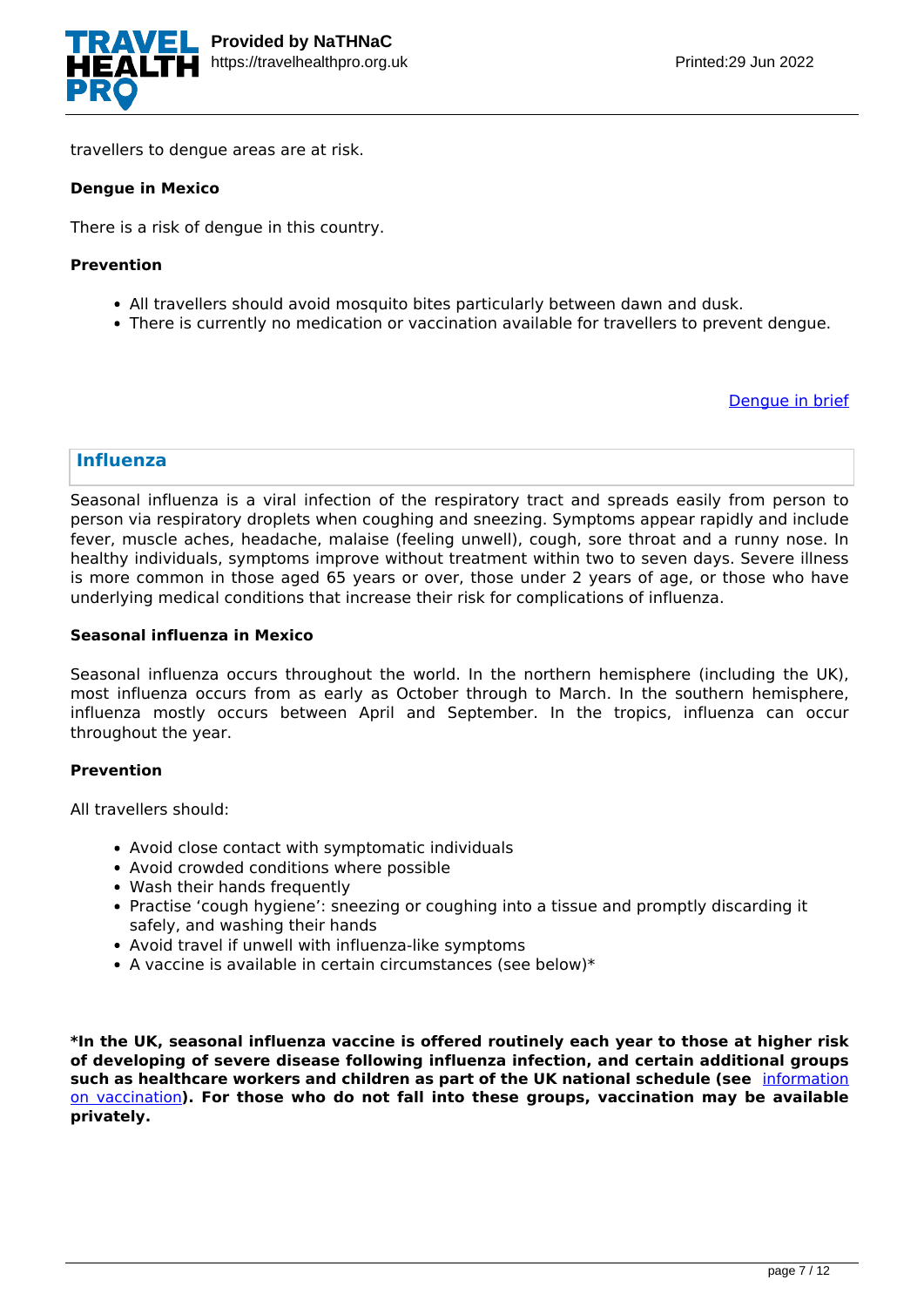

If individuals at higher risk of severe disease following influenza infection are travelling to a country when influenza is likely to be circulating they should ensure they received a flu vaccination in the previous 12 months.

The vaccine used in the UK protects against the strains predicted to occur during the winter months of the northern hemisphere. It is not possible to obtain vaccine for the southern hemisphere in the UK, but the vaccine used during the UK influenza season should still provide important protection against strains likely to occur during the southern hemisphere influenza season, and in the tropics.

#### **Avian influenza**

Avian influenza viruses can rarely infect and cause disease in humans. Such cases are usually associated with close exposure to infected bird or animal populations. Where appropriate, information on these will be available in the outbreaks and news sections of the relevant country pages. Seasonal influenza vaccines will not provide protection against avian influenza.

[Avian influenza in brief](https://travelhealthpro.org.uk/disease/216/avian-influenza-bird-flu)

## **Outdoor air quality**

Poor air quality is a significant public health problem in many parts of the world. Exposure to high levels of air pollution over short time periods (e.g. minutes/hours/days) and longer time periods (e.g. years) is linked to many different acute and chronic health problems. These effects are mainly on the respiratory (lungs and airways) and cardiovascular (heart function and blood circulation) systems.

Current information on world air quality is available from the [world air quality index project](http://aqicn.org/map/world/).

#### **Prevention**

Travellers with health problems that might make them more vulnerable to the effects of air pollution who are travelling to areas of high pollution should:

- discuss their travel plans with their doctor, and carry adequate supplies of their regular medication
- take sensible precautions to minimise their exposure to high levels of air pollution
- check local air quality data and amend their activities accordingly
- take notice of any health advisories published by the local Ministry of Health and Department for Environment, and follow the guidance provided.

It is unclear if face masks are beneficial at reducing exposure and may make breathing more difficult for those with pre-existing lung conditions. Those who choose to use one should make sure that the mask fits well and know how to wear it properly.

[Outdoor air quality in brief](https://travelhealthpro.org.uk/disease/219/outdoor-air-quality)

## **Zika Virus**

Zika virus (ZIKV) is a viral infection transmitted by mosquitoes which predominantly feed between dawn and dusk. A small number of cases of sexual transmission of ZIKV have also been reported.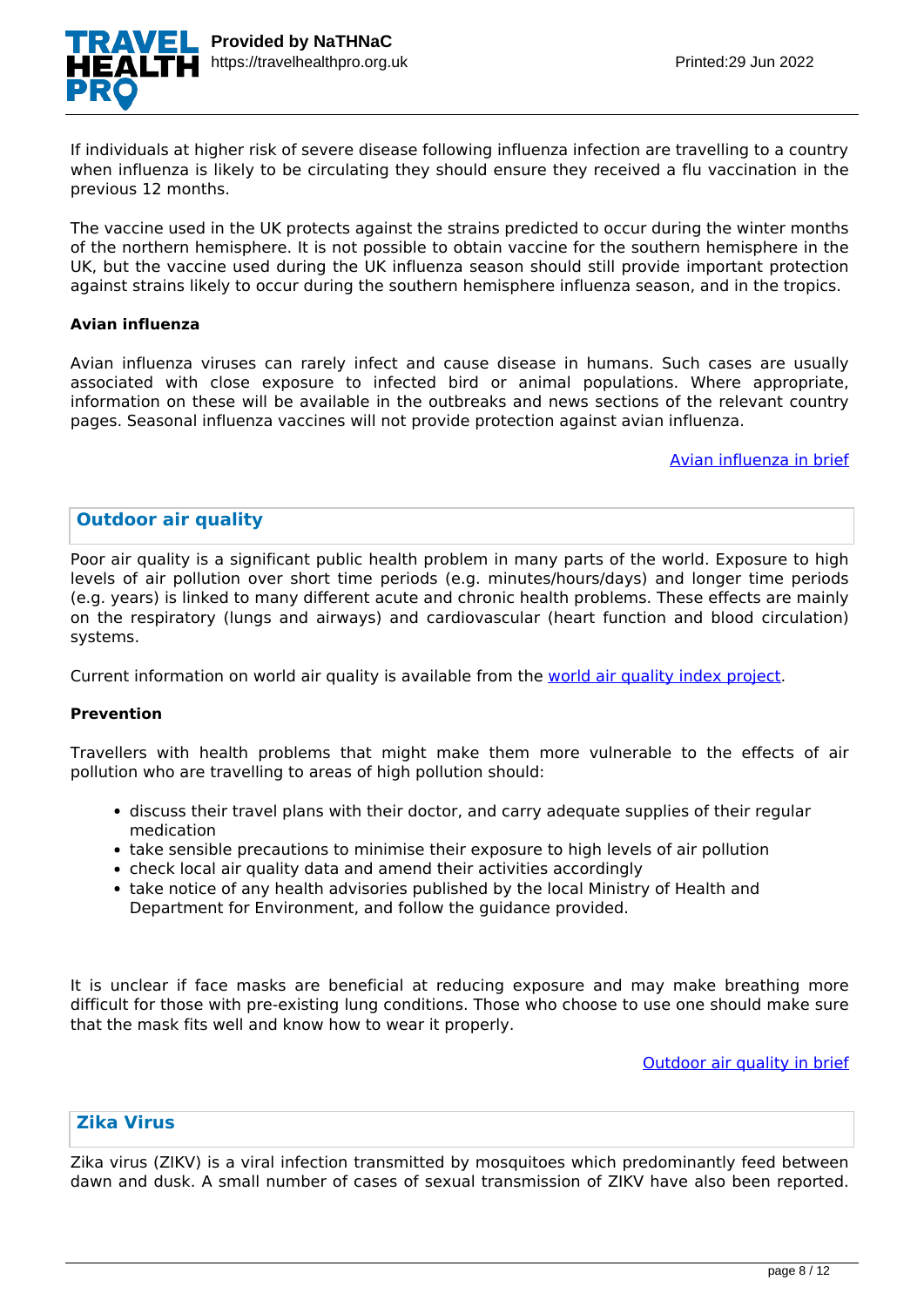

Most people infected with ZIKV have no symptoms. When symptoms do occur they are usually mild and short-lived. Serious complications and deaths are not common. However ZIKV is a cause of Congenital Zika Syndrome (microcephaly and other congenital anomalies) and neurological complications such as Guillain-Barré syndrome.

#### **Zika virus in Mexico**

There is a risk of ZIKV in this country. **Pregnant women should consider avoiding travel** to this country until after the pregnancy. In the event that travel is unavoidable, the pregnant traveller must be informed of the risks which ZIKV presents.

Details of specific affected areas within this country are not available but the mosquitoes that transmit ZIKV are unlikely to be found above 2,000m altitude.

The map below shows areas which are above 2,000m and can be used by travellers and health professionals as a general guide to indicate potentially lower risk areas for mosquito-acquired ZIKV infection. Travellers whose itineraries are limited to areas above 2,000m are at a lower risk of acquiring ZIKV from a mosquito; however there may still be a risk of sexual transmission.





**The categories shown on this map are intended as a general guideline and should not be considered to indicate absolute risk. Elevation may vary within an area to a larger extent than this map can depict. The presence of mosquitoes may change seasonally, with increasing temperatures or rainfall, and may change over time. Travellers to destinations that cross or are near an elevation border may wish to consider the destination as an area**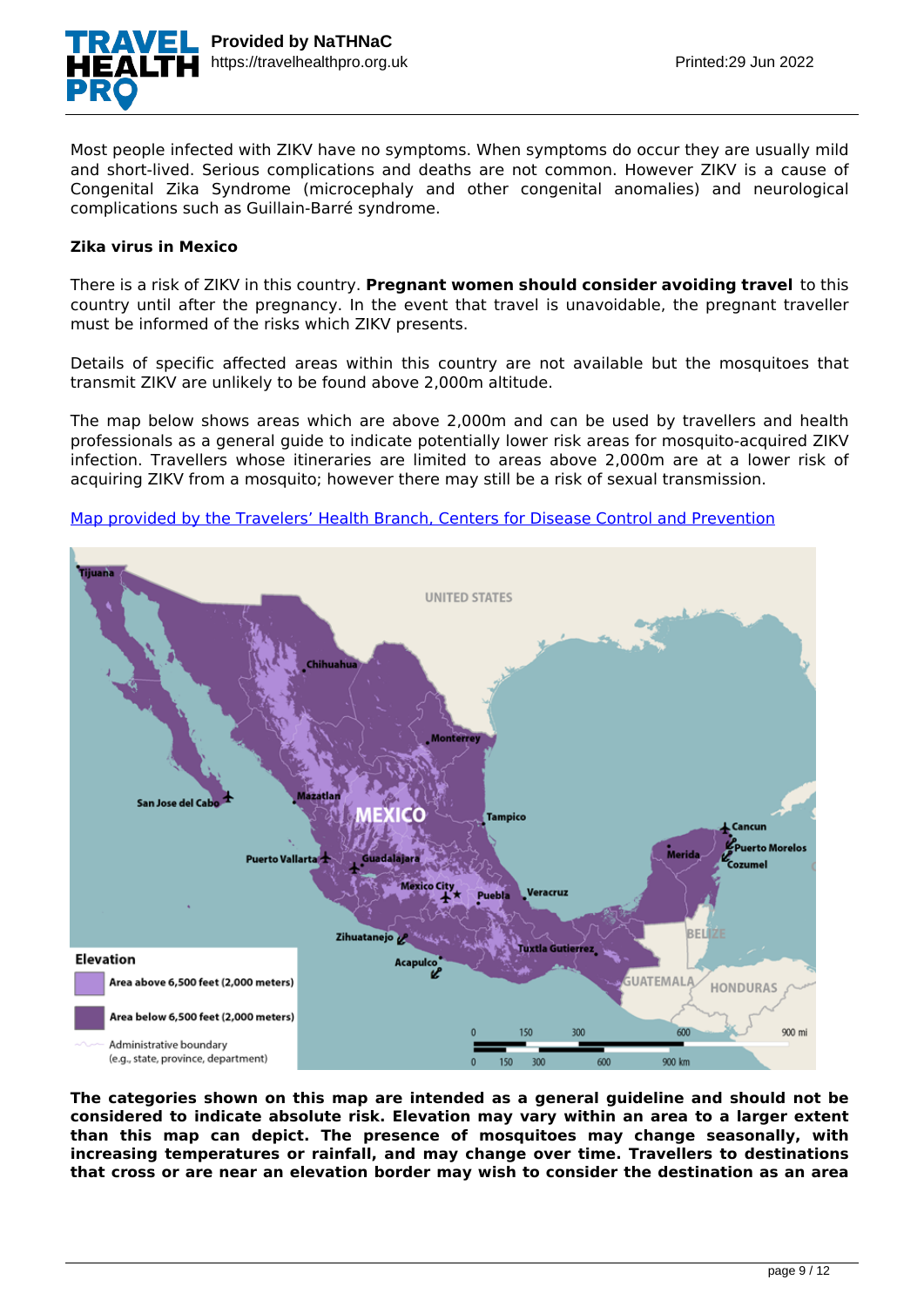

## **of lower elevation. Travellers to high elevations are still at risk of getting Zika from sex.**

## **Prevention**

- All travellers should avoid mosquito bites particularly between dawn and dusk.
- There is no vaccination or medication to prevent ZIKV infection.
- Women should avoid becoming pregnant while travelling in this country, and for 2 months (8 weeks) after their last possible ZIKV exposure\* (see below if male partner has travelled).
- If a woman develops symptoms compatible with ZIKV infection, it is recommended she avoids becoming pregnant for a further 2 months following recovery.
- Pregnant women who visited this country while pregnant, or who become pregnant within 2 months after their last possible ZIKV exposure\*, should contact their GP, obstetrician or midwife for further advice, even if they have not been unwell.

Please note screening of returning travellers without ZIKV symptoms is not available on the NHS. Couples planning pregnancy in the very near future should consider whether they should avoid travel to a country or area with risk of ZIKV, rather than delay conception for the recommended period (see below) after travel. This particularly includes couples in assisted fertility programmes.

## **Preventing sexual transmission**

Couples should follow [guidance on prevention of sexual transmission of ZIKV](https://www.gov.uk/guidance/zika-virus-preventing-infection-by-sexual-transmission) and avoid conception as follows:

- If both partners travelled, for 3 months after last possible ZIKV exposure\*
- Male traveller only, for 3 months after last possible ZIKV exposure\*
- Female traveller only, for 2 months after last possible ZIKV exposure\*

See [further information for pregnant women, their partners and couples planning pregnancy](https://www.gov.uk/government/publications/zika-virus-sexual-transmission-advice-algorithm).

**\*Last possible Zika virus exposure is defined as the later of either the date of leaving a country or area with risk for ZIKV transmission, or the date on which unprotected sexual contact with a potentially infectious partner took place.**

See [detailed guidance on factors to consider when assessing the risk of ZIKV.](https://travelhealthpro.org.uk/factsheet/5/zika--risk-assessment)

[Zika virus in brief](https://travelhealthpro.org.uk/disease/196/zika-virus)

## **Covid-19**

COVID-19 disease is caused by the coronavirus SARS-CoV2. The main symptoms of COVID-19 are a new continuous cough, a high temperature, and a loss of, or change in, normal sense of taste or smell. Symptoms range from mild to life-threatening. Older people and [those with underlying health](https://www.nhs.uk/conditions/coronavirus-covid-19/people-at-higher-risk/) [problems](https://www.nhs.uk/conditions/coronavirus-covid-19/people-at-higher-risk/) are more likely to develop severe disease.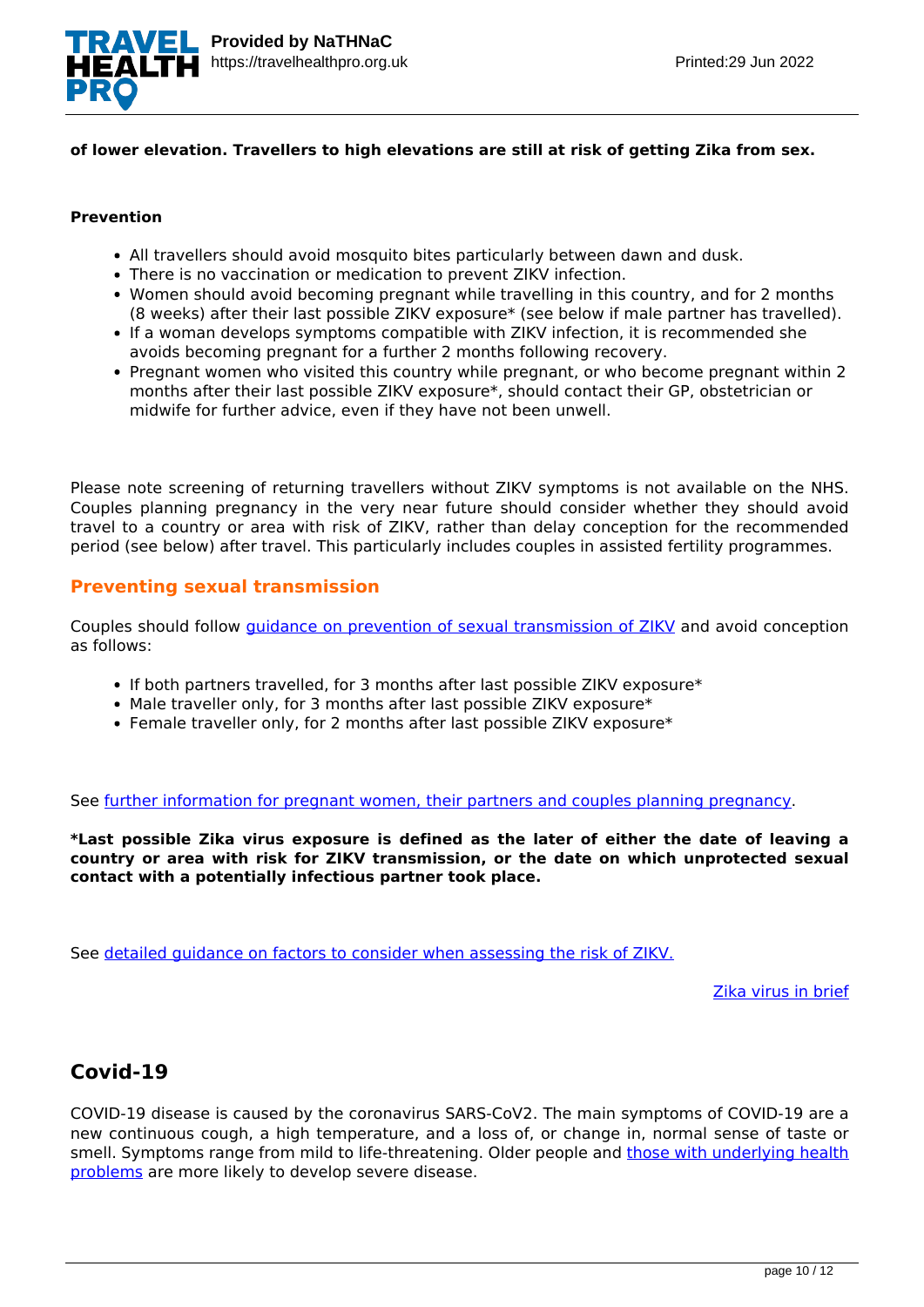

COVID-19 is spread through close contact with people who have the virus. It is mainly transmitted from person to person by breathing in droplets produced when someone infected with the virus breathes, speaks, coughs or sneezes. It is also spread by touching the infected droplets on surfaces, then touching the eyes, nose or mouth.

COVID-19 vaccines provide high levels of protection against severe illness, hospitalisation, or dying from the virus. Vaccination against COVID-19 reduces, but does not eliminate the risk of infection, so social distancing and personal and respiratory hygiene remain important interventions, particularly during overseas travel.

Travellers should always check the UK Foreign, Commonwealth & Development Office (FCDO) travel advice and their [country-specific pages](https://www.gov.uk/foreign-travel-advice) for the latest COVID-19 travel advisories which may include information on travel restrictions, quarantine, COVID-19 testing or vaccination requirements. This includes considering the recommendations and requirements for any transit countries.

Travellers should be aware that COVID-19 case numbers in individual countries/areas can increase rapidly, and healthcare capacity and country requirements can change at short notice.

## **Covid-19 In Mexico**

Most countries worldwide present a risk of exposure to COVID-19. The risk of COVID-19, public health policy, and travel advice or restrictions may change quickly, therefore travellers should ensure they have access to up to date information on COVID-19 and be prepared for rapid changes in guidance both before and during travel.

All travellers should check the FCDO travel advice and carefully consider their personal situation and risks of COVID-19 before travel to this country. This is particularly important in those at higher risk from COVID-19 who may wish to seek medical advice before travel.

Individuals entering or returning to the UK may be required to follow additional [UK border measures](https://www.gov.uk/uk-border-control)

## **Prevention**

.

If travelling to this country, travellers should:

- Consider the risk at all destinations including any transit countries, and the risk during travel itself.
- Check with the airline/tour operator about preventive measures in place to reduce risk during travel.
- Follow the latest guidance on social distancing and face coverings, including any local requirements and maintain good hand, respiratory, and personal hygiene at all times. This may be particularly important if staying with friends and family.
- Ensure they are up to date with their COVID-19 vaccination courses and boosters as recommended in the UK vaccination programme.

See [guidance on factors to consider when assessing the risk of COVID-19 for travellers](https://travelhealthpro.org.uk/factsheet/93/covid-19-risk-assessment).

If travellers develop COVID-19 symptoms while abroad, they should:

- Follow local guidelines on self-isolation, testing and avoiding travel.
- Contact their travel insurance provider.
- Seek medical advice if needed.